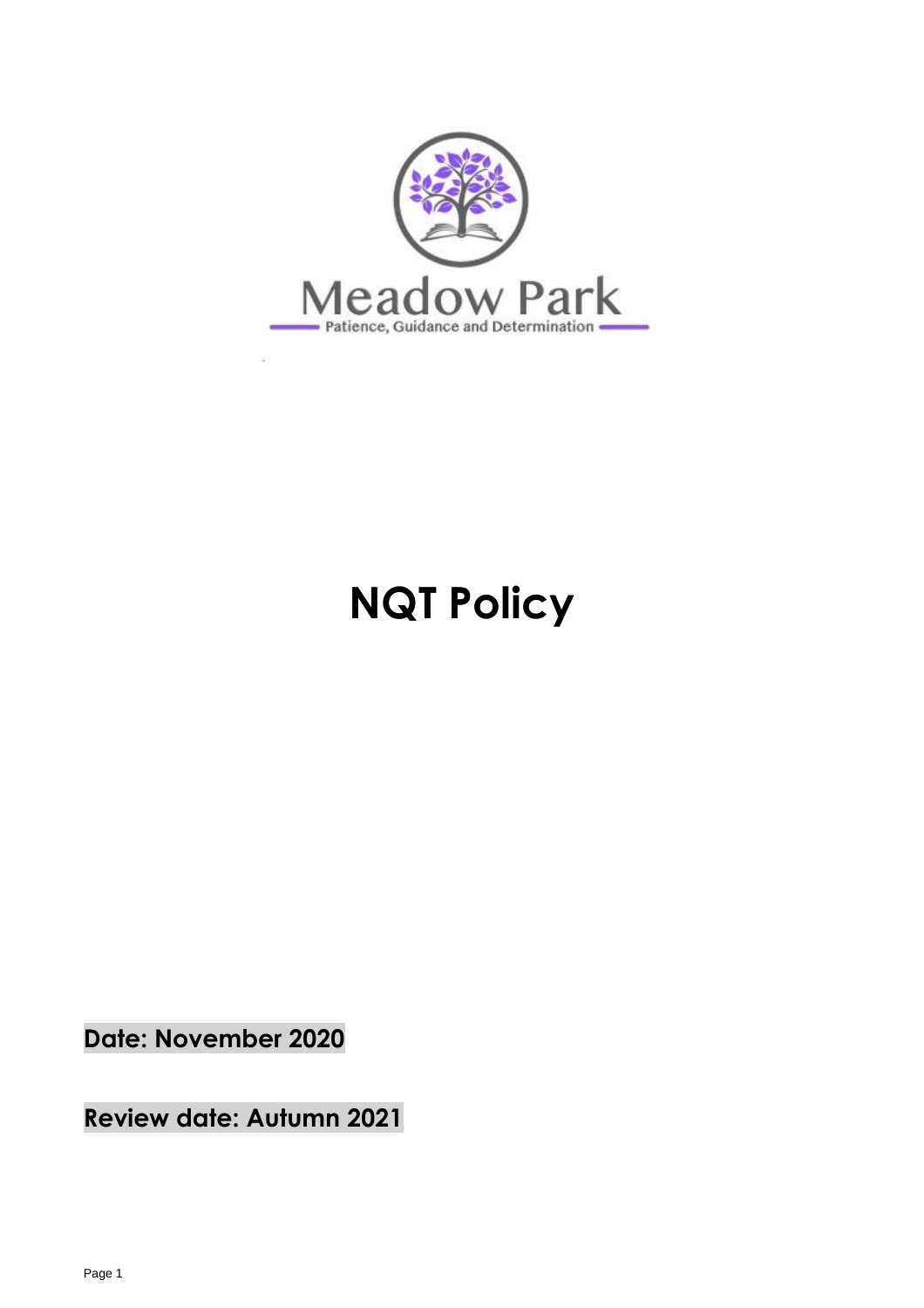# **Contents**

## <span id="page-1-0"></span>**1. Aims**

The school aims to:

- Run a NQT induction programme that meets all the statutory requirements
- Provide NQTs with a supportive environment that develops them and equips them with the tools to be effective and successful teachers
- Ensure all staff understand their role in the induction programme

# <span id="page-1-1"></span>**2. Legislation and statutory guidance**

This policy is based on the Department for Education's statutory guidance [Induction for Newly](https://www.gov.uk/government/publications/induction-for-newly-qualified-teachers-nqts)  [Qualified Teachers \(England\)](https://www.gov.uk/government/publications/induction-for-newly-qualified-teachers-nqts) and [The Education \(Induction Arrangements for School Teachers\)](http://www.legislation.gov.uk/uksi/2012/1115/contents/made)  [\(England\) Regulations 2012.](http://www.legislation.gov.uk/uksi/2012/1115/contents/made)

The 'relevant standards' referred to below are the [Teachers' Standards](https://www.gov.uk/government/publications/teachers-standards).

This policy complies with our funding agreement and articles of association.

# <span id="page-1-2"></span>**3. The induction programme**

For a full-time NQT, the induction programme will typically last for a single academic year. Part-time NQTs will serve a full-time equivalent.

The programme is quality assured by Knowsley LA, our 'appropriate body'.

### **3.1 Posts for induction**

Each NQT will:

- Be provided with the necessary employment tasks, experience and support to enable them to demonstrate satisfactory performance against the relevant standards throughout, and by the end of, the induction period
- Have an appointed induction tutor, who will have qualified teacher status (QTS)
- Have a reduced timetable to allow them to undertake activities in their induction programme, with no more than 90% of the timetable of our existing teachers on the main pay range
- Regularly teach the same class or classes
- Take part in similar planning, teaching and assessment processes to other teachers working in similar posts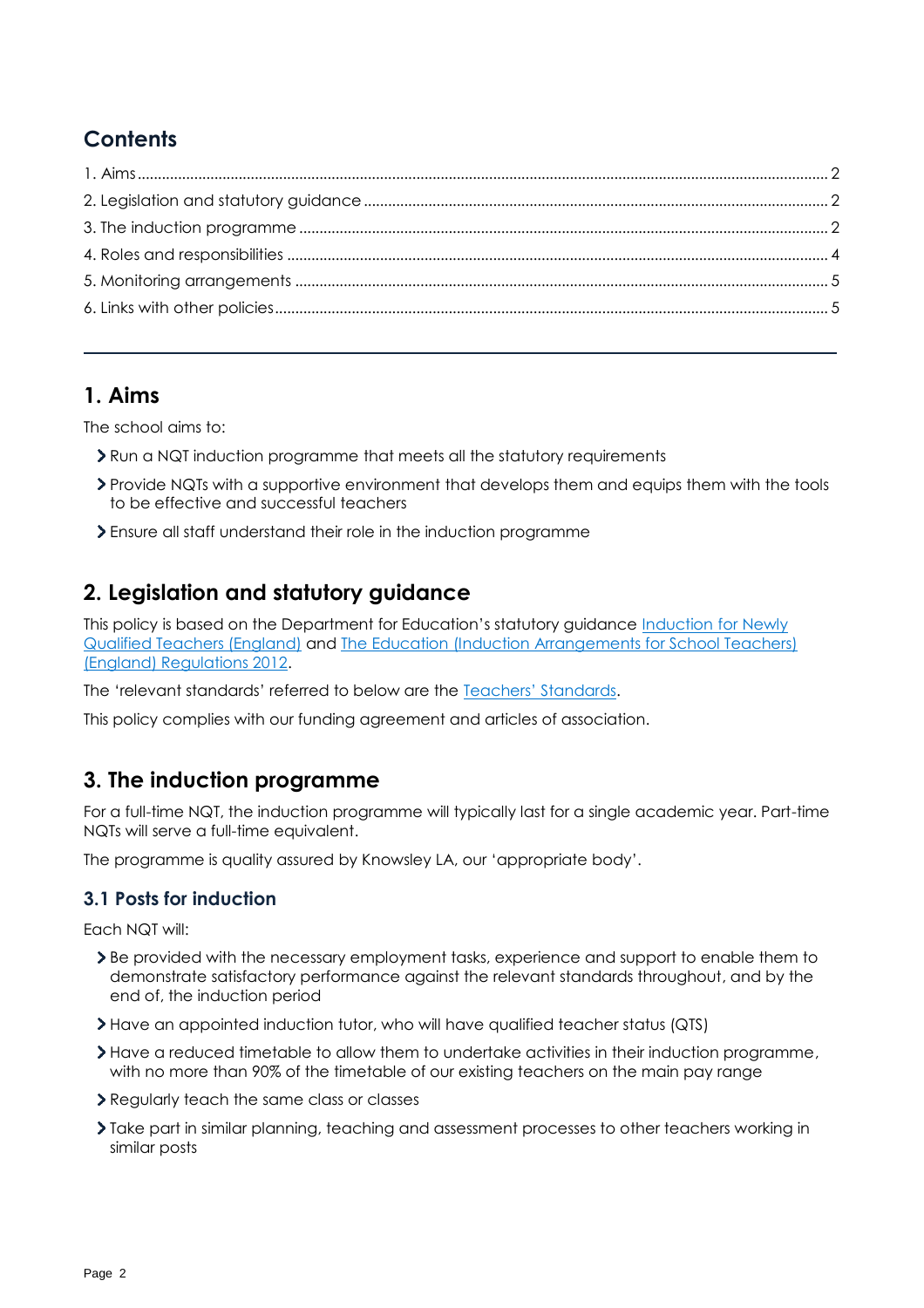- Not be given additional non-teaching responsibilities without appropriate preparation and support
- Not have unreasonable demands made upon them
- Not normally teach outside the age range and/or subjects they have been employed to teach
- Not be presented with unreasonably demanding pupil discipline problems on a day-to-day basis

#### **3.2 Support for NQTs**

We support NQTs with:

- Their designated induction tutor, who will provide day-to-day monitoring and support, and coordinate their assessments
- Observations of their teaching at regular intervals, and follow-up discussions with prompt and constructive feedback
- Regular professional reviews of their progress, to take place on a monthly basis, which we will review their objectives and revise them in relation to the relevant standards and their current needs and strengths
- Chances to observe experienced teachers, either within the school or at another school with effective practice

### **3.3 Assessments of NQT performance**

Formal assessment meetings will take on a termly basis, carried out by the Deputy Headteacher.

These meetings will be informed by clear and transparent evidence gathered during the preceding assessment period, and drawn from the NQT's work as a teacher and from their induction programme. Copies of the evidence relied on will be provided to the NQT and the appropriate body.

After these meetings, formal assessment reports will be completed that clearly show how the NQT is performing against the relevant standards.

At the end of the programme, NQTs will take part in a final formal assessment meeting. The outcomes of this meeting will be used by the headteacher to decide whether the NQT's performance is satisfactory against the relevant standards. The decision will be written up in a final assessment form.

The NQT can add their own comments to this final form.

The form will then be sent to the appropriate body, who will make the final decision on whether the NQT has passed their induction period.

#### **3.4 At-risk procedures**

If it becomes clear the NQT is not making sufficient progress, additional monitoring and support measures must be put in place immediately, meaning:

- Areas in which improvement is needed are identified
- Appropriate objectives are set to guide the NQT towards satisfactory performance
- An effective support programme is put in place to help the NQT improve their performance

If there are still concerns about the NQT's progress at their next formal assessment, so long as it is not the final assessment, the headteacher will discuss this with the NQT, updating objectives as necessary and giving details of the improvement plan for the next assessment period.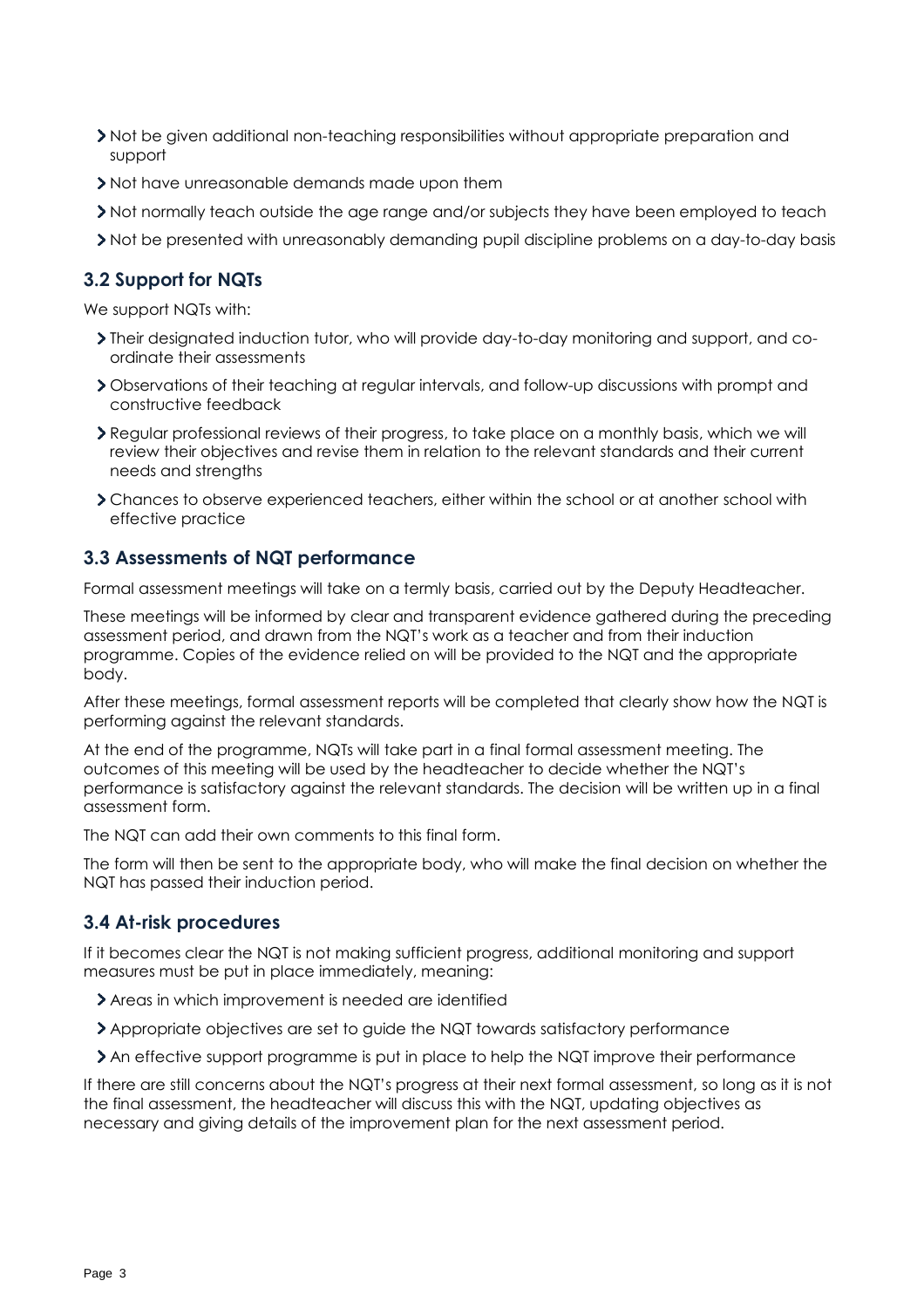# <span id="page-3-0"></span>**4. Roles and responsibilities**

#### **4.1 Role of the NQT**

The NQT will:

- Provide evidence that they have QTS and are eligible to start induction
- Meet with their induction tutor at the start of the programme to discuss and agree priorities, and keep these under review
- Agree with their induction tutor how best to use their reduced timetable allowance
- Provide evidence of their progress against the relevant standards
- Participate fully in the monitoring and development programme
- Participate in scheduled classroom observations, progress reviews and formal assessment meetings
- Agree with their induction tutor the start and end dates of the induction period, and the dates of any absences from work during the period
- > Keep copies of all assessment forms

#### **When the NQT has any concerns**, they will:

- Raise these with their induction tutor as soon as they can
- Consult with their contact at the appropriate body at an early stage if there are difficulties in resolving issues with their tutor or within the school

### **4.2 Role of the headteacher**

The headteacher will:

- Check that the NQT has been awarded QTS and whether they need to serve an induction period
- Agree, in advance of the NQT starting, who will act as the appropriate body
- Notify the appropriate body when an NQT is taking up a post and undertaking induction
- Make sure the NQT's post is suitable according to statutory guidance (see section 3.1 above)
- Ensure the induction tutor is appropriately trained and has sufficient time to carry out their role effectively
- Ensure the NQT's progress is reviewed regularly, including through observations and feedback of their teaching
- Ensure that formal assessments are carried out and reports completed and sent to the appropriate body
- Maintain and keep accurate records of employment that will count towards the induction period
- Make the governing board aware of the support arrangements in place for the NQT
- Make a recommendation to the appropriate body on whether the NQT's performance against the relevant standards is satisfactory
- Participate in the appropriate body's quality assurance procedures of the induction programmes
- Keep all relevant documentation, evidence and forms on file for 6 years